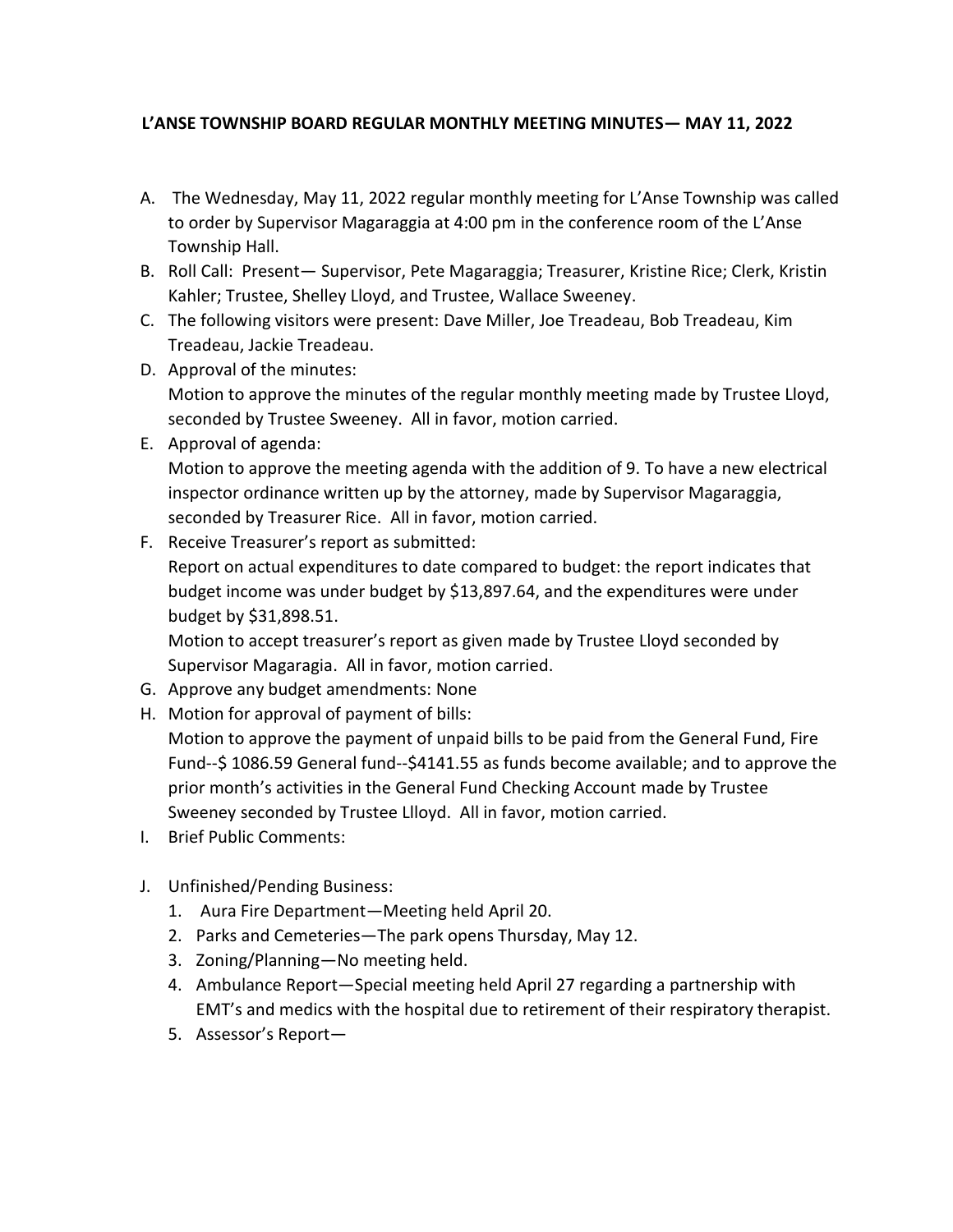- K. New Business:
	- 1. Resolution 2022-05-11-01 to approve zoning change for Treadeau property to agriculture and the addition of "barn venue" to agriculture zone – motion to approve made by Supervisor Magaraggia, seconded by Trustee Sweeney. All in favor, motion carried.
	- 2. Grant funding for \$20,000 from the Portage Health Foundation was awarded to the Township for the construction of the beach access pathway at Second Sand Beach.
	- 3. A new golf cart was purchased for the park following the theft of the previous one.
	- 4. A motion was made to purchase bleachers in the amount of \$1500 to the Hockey Association from the Meadowbrook Arena to be used at the Township ballfield by Treasurer Rice, seconded by Trustee Lloyd. All in favor, motion carried.
	- 5. Delene seeded and mulched the sled hill.
	- 6. Superior Polymer sealed the existing bathroom/shower floors at the park.
	- 7. A motion was made to approve a contract with Rich Schneider as an alternative building inspector pending a wording change that would indicate he is contracted by the Township of Covington and not an employee, by Trustee Lloyd, seconded by Trustee Sweeney. All in favor, motion carried.
	- 8. Pat Coleman will be submitting a proposal for planning to the Recreation committee for planning for the Meadowbrook field property and possible trail system.
	- 9. The board agreed to support the removal of unused railroad tracks through part of Baraga County.
	- 10. A motion was made to have Clerk Kahler contact the attorney to provide the board with an updated ordinance for a state electrical inspector, by Treasurer Rice, seconded by Supervisor Magaraggia. All in favor, motion carried.
- L. Clerk's Report: The minute's summary for the April regular meeting was sent to the L'Anse Sentinel for publication; minutes were printed and sent by email to board members, posted on the town hall bulletin board, posted to the website, and approved minutes placed in the minute's book; papers resulting from board actions were placed in the regular meeting folder for 2022 in the treasurer's office; checks were signed for payment as prepared by the treasurer for bills approved at the April meeting. A motion was made to allow per diem pay to Clerk Kahler and Deputy Clerk Mervar for election training on June 6 by Supervisor Magaraggia, seconded by Trustee Lloyd. All in favor, motion carried.

Will attend MTA lunch and learn series on ordinances on May 18. Ballots for the August election are ordered and preparations are beginning.

- M. Public Comments:
- N. Board Comments:
- O. Adjournment:

Supervisor Magaraggia adjourned the meeting at 4:40pm.